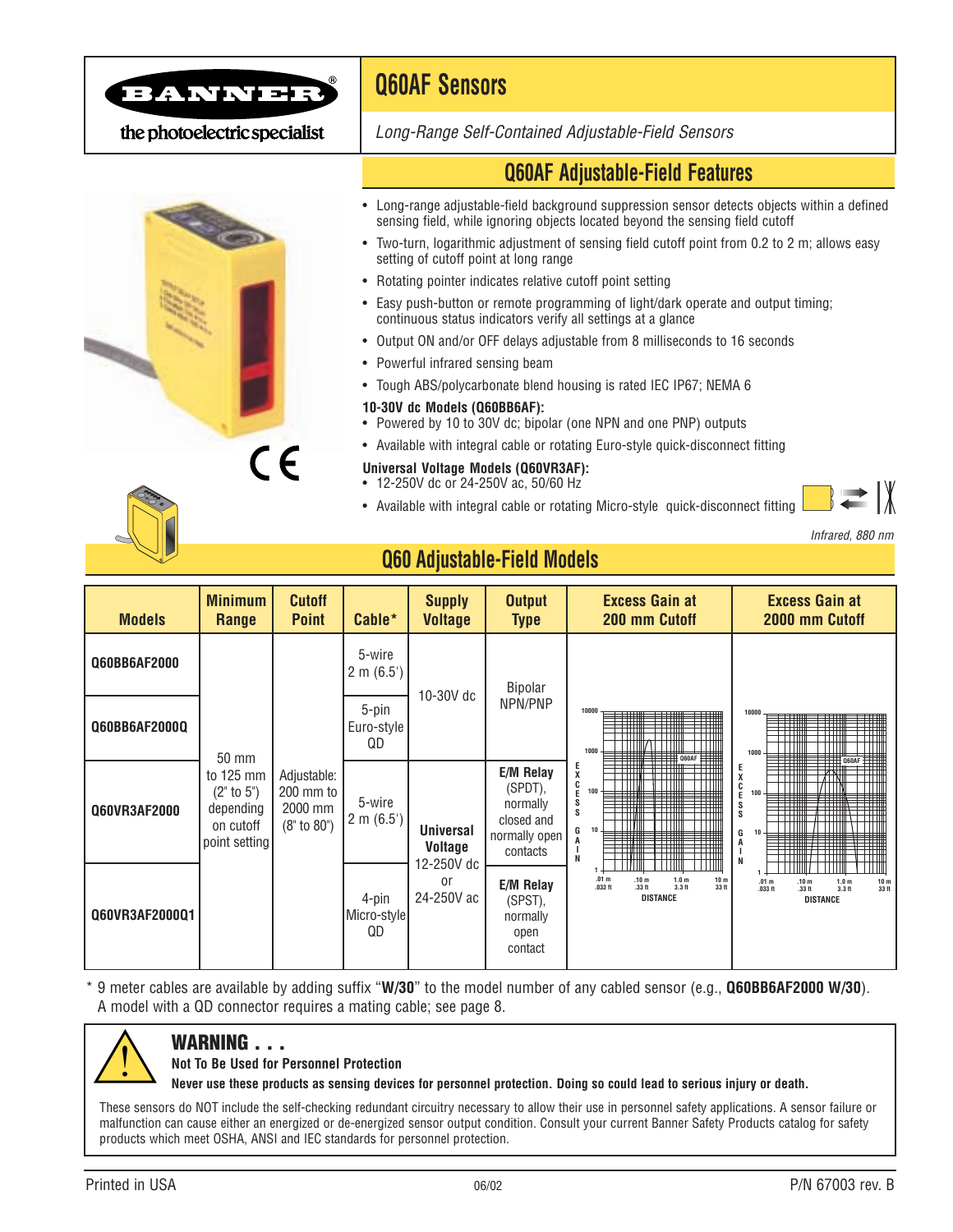## **Q60AF Overview**

The Q60AF sensor is a full-featured adjustable-field sensor. These adjustable-field sensors are able to detect objects of relatively low reflectivity, while ignoring other objects in the background (beyond the cutoff point). The cutoff distance is mechanically adjustable, using the 2-turn adjustment screw on the sensor top (Figure 1). A rotating pointer indicates the relative cutoff position. (The indicator moves clockwise to show increasing distance.)

Two push buttons (ON Delay and OFF Delay) are used to set the output delay options, to toggle between light and dark operate modes and to lock out the push buttons for security purposes. These functions also may be accomplished using the remote wire.

Seven LED indicators show, during RUN mode, the sensor configuration and operating status. During Delay Configuration, 5 of the LEDs combine to form a single light bar that indicates relative ON or OFF delay time.

### **Adjustable-Field Sensing — Theory of Operation**

In operation, the Q60AF compares the reflections of its emitted light beam (E) from an object back to the sensor's two differently-aimed detectors R1 and R2 (see Figure 2). If the near detector (R1) light signal is stronger than the far detector (R2) light signal (see object A, closer than the cutoff distance), the sensor responds to the object. If the far detector (R2) light signal is stronger than the near detector (R1) light signal (see object B, object beyond the cutoff distance), the sensor ignores the object.

The cutoff distance for Q60AF sensors is adjustable from 200 to 2000 millimeters (8" to 80"). Objects lying beyond the cutoff distance are ignored, even if they are highly reflective. However, it is possible to falsely detect a background object, under certain conditions (see Background Reflectivity and Placement, page 3).

In the drawings and discussion on this page and page 3, the letters E, R1, and R2 identify how the sensor's three optical elements (Emitter "E", Near Detector "R1", and Far Detector "R2") line up across the face of the sensor. The location of these elements defines the sensing axis (see Figure 3). The sensing axis becomes important in certain situations, such as those illustrated in Figures 8 and 9.



**Figure 1. Q60 features**



**Figure 2. Adjustable field sensing concept**



**Figure 3. Q60 sensing axis**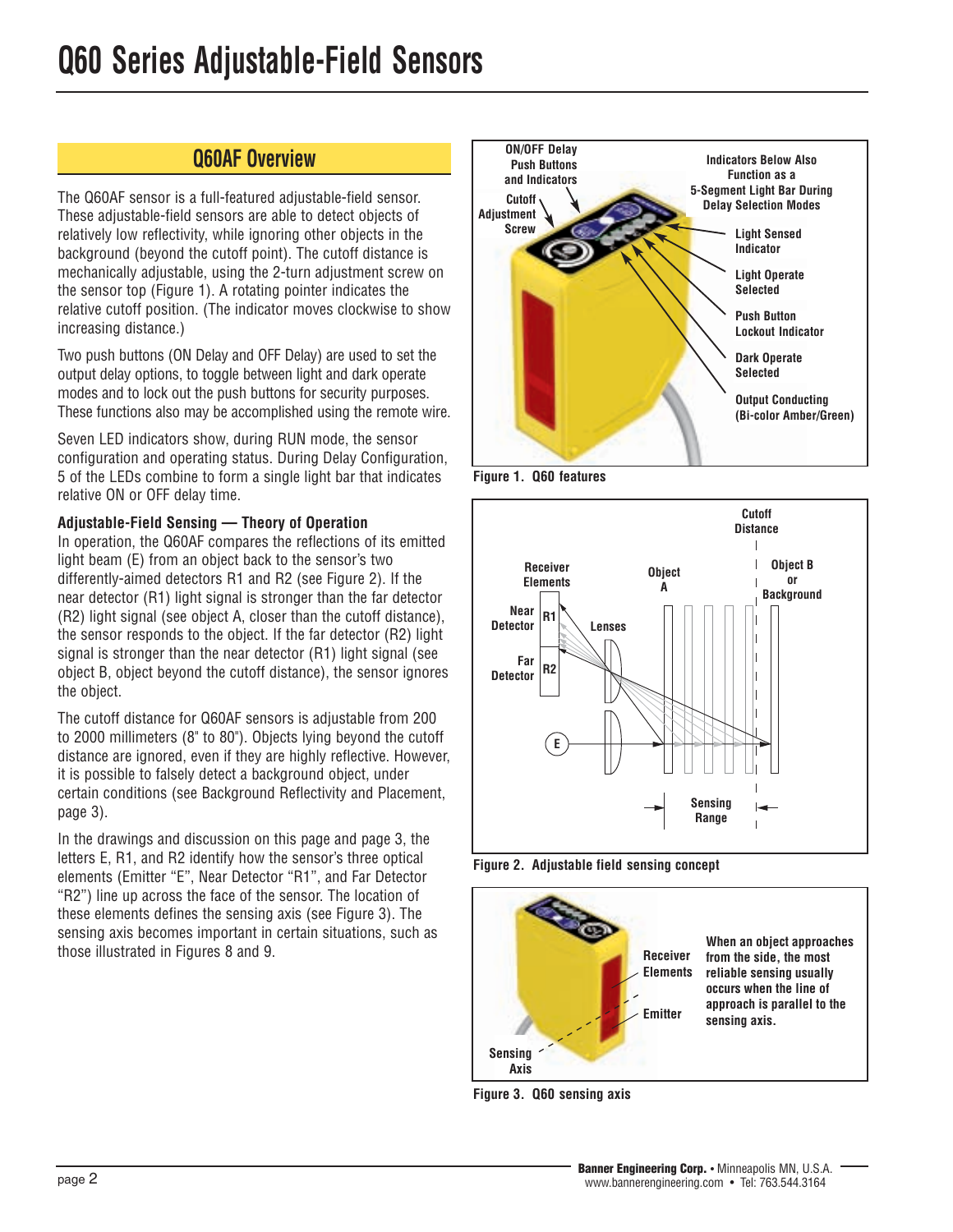

**Figure 4. Set cutoff distance approximately midway between the farthest target and the closest background**



**Figure 5. Setting the cutoff distance**



**Figure 6. Reflective background – problem**



**Figure 7. Reflective background – solution**

## **Sensor Setup**

### **Setting the Cutoff Distance**

The cutoff distance for Q60AF sensors may be adjusted between 200 mm and 2000 mm (8" to 80").

To maximize contrast, position the lightest possible background to be used, at the closest position it will come to the sensor during use (Figure 4). Using a small screwdriver in the adjustment screw, adjust the cutoff distance until the threshold is reached and the green Light Sensed indicator changes state. (If the indicator never comes ON, the background is beyond the maximum sensing cutoff and will be ignored.) Note the position of the rotating cutoff position indicator at this position. Then repeat the procedure, using the darkest target, placed in its most distant position for sensing. Adjust the cutoff so that the indicator is midway between the two positions (Figure 5).

NOTE: Setting the cutoff distance adjustment screw to its maximum clockwise position places the receiver lens directly in front of the receiver elements and results in the Q60 performing as a long-range diffuse sensor.

### **Sensing Reliability**

For highest sensitivity, the sensor-to-object distance should be such that the object will be sensed at or near the point of maximum excess gain. The excess gain curves on page 1 show excess gain vs. sensing distance for 200 mm and 2 m cutoffs. Maximum excess gain for a 200 mm cutoff occurs at a lens-to-object distance of about 150 mm, and for a 2 m cutoff, at about 500 mm. The background must be placed beyond the cutoff distance. Following these two guidelines makes it possible to detect objects of low reflectivity, even against close-in reflective backgrounds.

#### **Background Reflectivity and Placement**

Avoid mirror-like backgrounds that produce specular reflections. False sensor response will occur if a background surface reflects the sensor's light more strongly to the near detector (R1) than to the far detector (R2). The result is a false ON condition (Figure 6). Use of a diffusely-reflective (matte) background will cure this problem. Other possible solutions are to angle either the sensor or the background (in any plane) so that the background does not reflect back to the sensor (see Figure 7).

An object beyond the cutoff distance, either moving or stationary (and when positioned as shown in Figure 8), can cause unwanted triggering of the sensor because it reflects more light to the near detector than to the far detector. The problem is easily remedied by rotating the sensor 90° (Figure 9) to align the sensing axis horizontally. The object then reflects the R1 and R2 fields equally, resulting in no false triggering.



**Sensing Field DELAY OFF DELAY ON SIG LO DO RANGE E, R1, R2**

**Figure 8. Object beyond cutoff distance problem**

**Figure 9. Object beyond cutoff distance solution**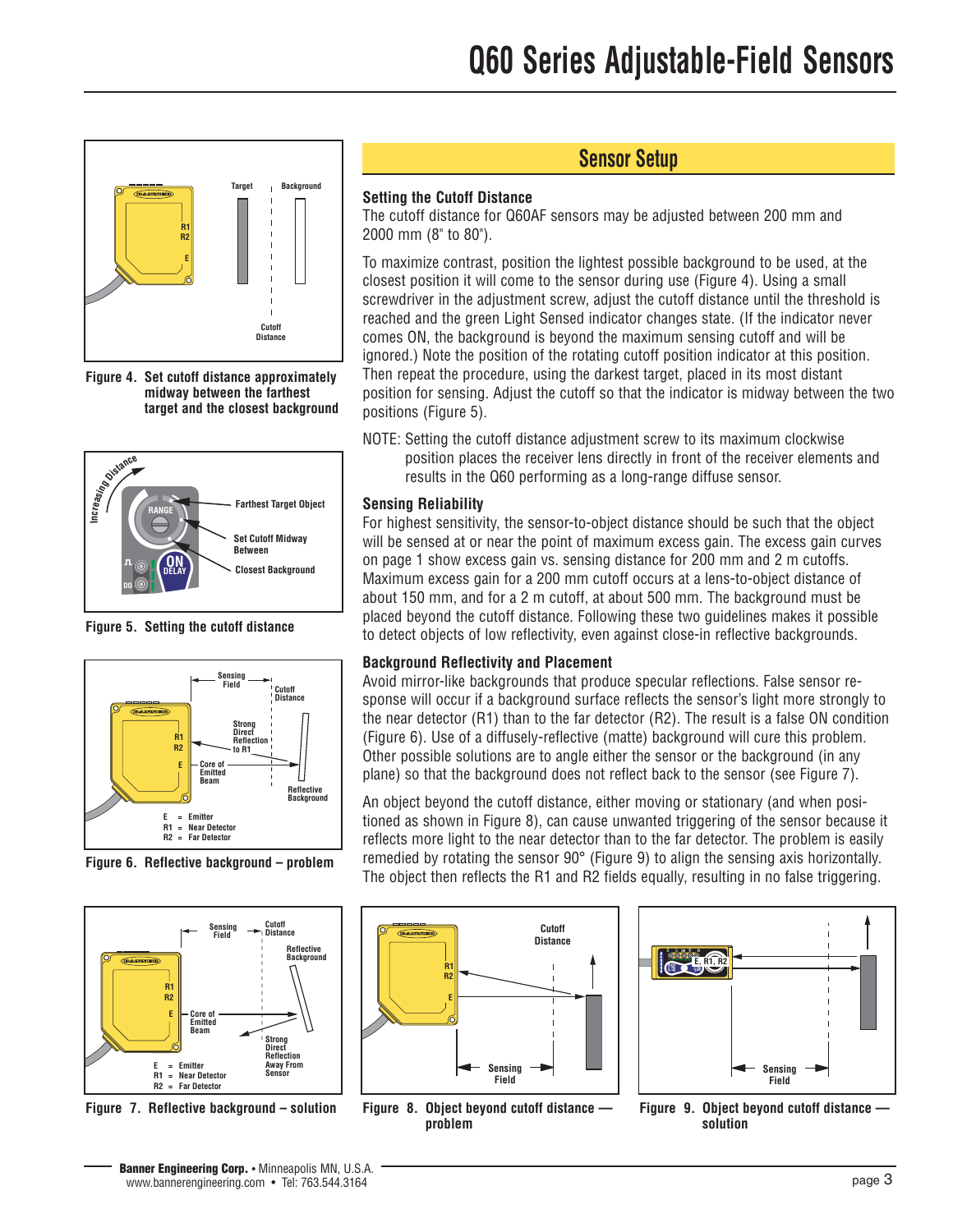### **Color Sensitivity**

The effects of object reflectivity on cutoff distance, though small, may be important for some applications.

The excess gain curves on page 1 were generated using a white test card of 90% reflectance. Objects with reflectivity of less than 90% reflect less light back to the sensor, and thus require proportionately more excess gain in order to be sensed with the same reliability as more reflective objects. When sensing an object of very low reflectivity, it may be especially important to sense it at or near the distance of maximum excess gain.

It is expected that at any given cutoff setting, the actual cutoff distance for lower reflectance targets will be slightly shorter than for higher reflectance targets (see Figure 10). This behavior is known as color sensitivity.

The percentage of deviation indicates a change in the cutoff point for either 18% gray or 6% black targets, relative to the cutoff point set for a 90% reflective white test card.

For example, the cutoff point decreases 10% for a 6% reflectance black target when the cutoff point is adjusted for 2000 mm (80") using a 90% reflectance white test card. In other words, the cutoff point for the black target is 1800 mm (71") for this setting.

### **Setting the Output Delay**

The output of the Q60AF sensor may be delayed between 0.008 and 16 seconds, in any of 72 increments. Delay is indicated on the 5-segment light bar using single LED segments or combinations of them, in varying stages of intensity. Major increments, displayed by a single full-intensity LED, are shown in Figure 13.

| <b>Step</b><br># | <b>Delay</b><br><b>Time</b> | <b>LED</b><br><b>Status</b>                          |
|------------------|-----------------------------|------------------------------------------------------|
| 0                | No<br>Delay                 | SIG<br>5<br><u>ខ</u><br>D<br>ō                       |
| 8                | 0.062<br>second             | SIG<br>3<br>5<br>ው<br>(O)<br>$\odot$<br>∂<br>О.<br>Ö |
| 24               | 0.250<br>second             | SIG<br>ᄝ<br>5<br>гъ<br>∂<br>്റ്<br>$\Omega$          |
| 40               | 1.00<br>second              | SiG<br>ᄝ<br>5<br>D<br>õ<br>∩                         |
| 56               | 4.0<br>seconds              | ទីទេ<br>ᄝ<br><u>5</u><br>Ф<br>(ර)<br>ര<br>0<br>⌒     |
| 72               | 16<br>seconds               | SIG<br>5<br>8<br>D                                   |

**Figure 13. ON/OFF Delay options**



**Figure 10. Cutoff point deviation**



**Figure 11. Q60 minimum range vs. cutoff setting**



**Figure 12. Q60 hysteresis**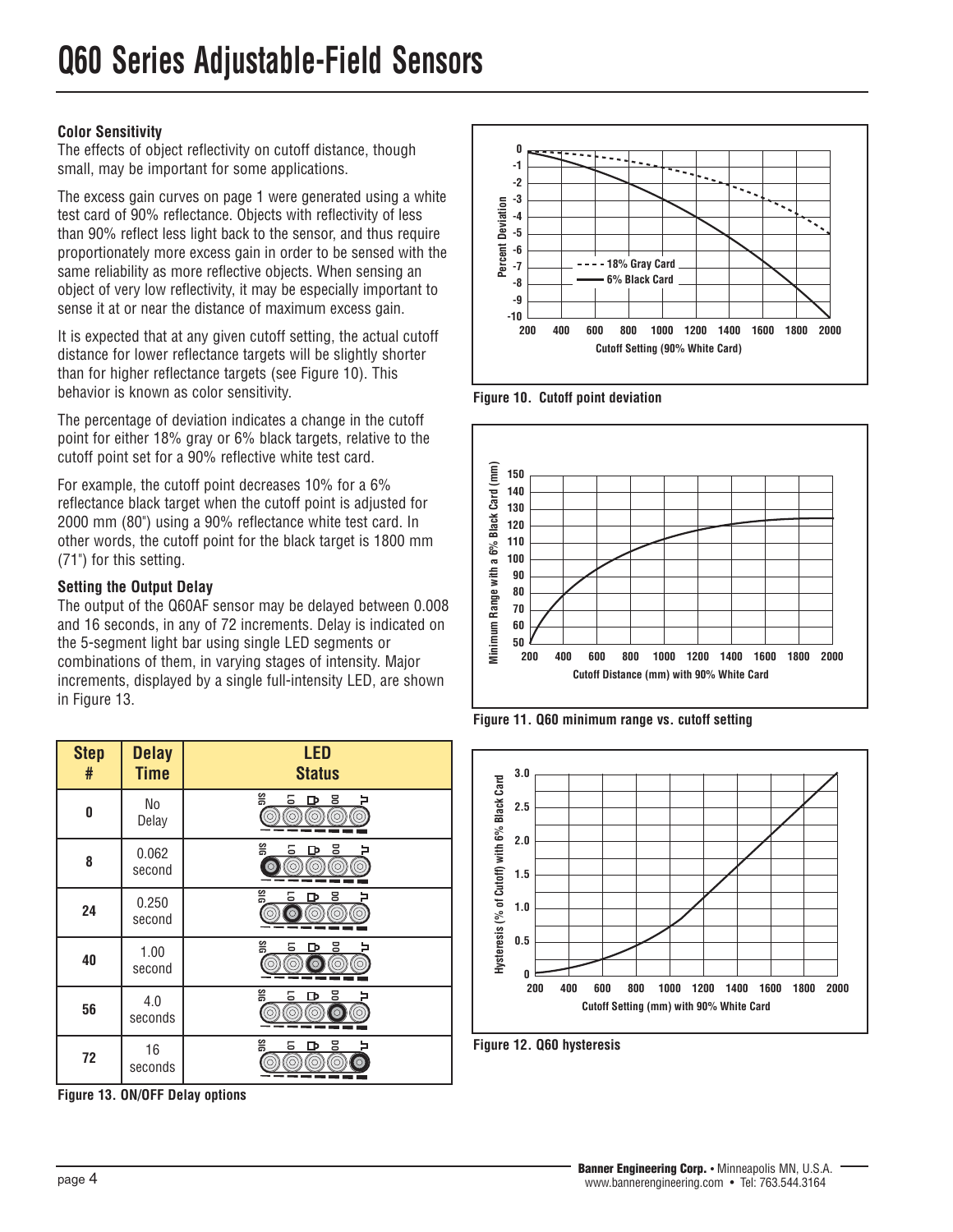To set a delay, single-click the appropriate button or pulse the remote wire as shown in Figure 14 to enable the process. Then use the  $+$  or  $-$  button or the appropriate remote wire pulse procedure to increase or decrease the delay (single-click adjusts the delay by one step at a time, and holding the button in provides a rapid increase/decrease).

NOTE: Remote wire available on models Q60BB6AF(Q1) only.

#### **T = 40 – 800 ms**

**Press and Hold > 800 ms unless otherwise noted**



**Figure 14. ON/OFF Delay configuration procedure**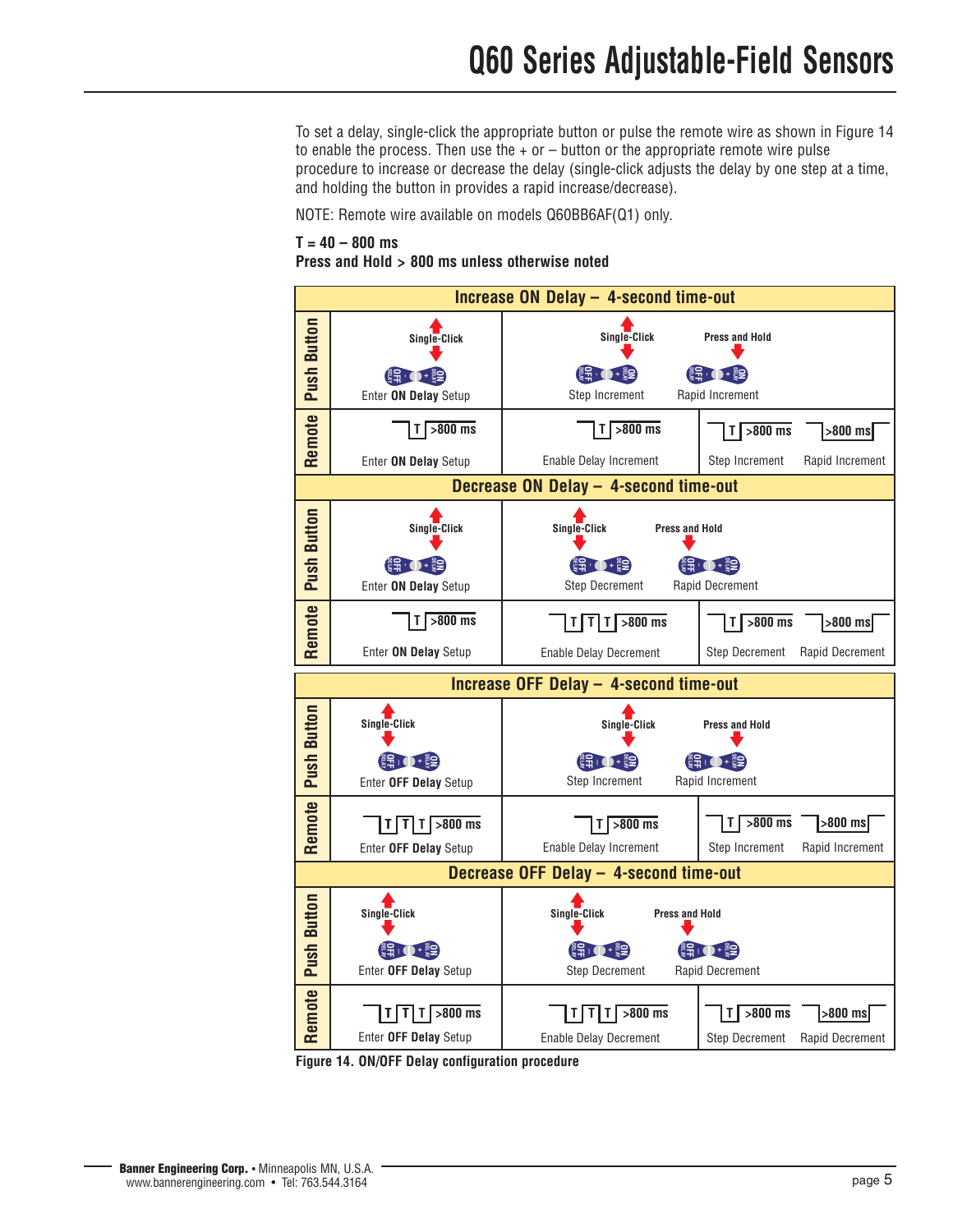### **Light/Dark Operate Select**

Light Operate or Dark Operate mode may be selected using the two push buttons or a 4-second pulse of the remote line to toggle between the selections. See Figure 15.

## **Push Button Lockout**

For security, the push buttons may be locked out using either the remote line or the push buttons themselves. See Figure 16.









## **Q60 Specifications**

| <b>Supply Voltage and Current</b>  | <b>Q60BB6AF models:</b> 10 to 30V dc (10% maximum ripple) at less than 50 mA exclusive of load<br>Q60VR3AF Universal models: 12 to 250V dc or 24 to 250V ac, 50/60 Hz                                                                                                                         |
|------------------------------------|-----------------------------------------------------------------------------------------------------------------------------------------------------------------------------------------------------------------------------------------------------------------------------------------------|
| <b>Supply Protection Circuitry</b> | Protected against reverse polarity and transient voltages<br>(Q60VR3 models' dc hookup is without regard to polarity)                                                                                                                                                                         |
| <b>Output Configuration</b>        | <b>Q60BB6AF models:</b> Bipolar; one NPN (current sinking) and one PNP (current sourcing) open-collector<br>transistor<br><b>Q60VR3AF cabled model:</b> E/M Relay (SPDT), normally closed and normally open contacts<br><b>Q60VR3AFQ1 (QD) model:</b> E/M Relay (SPST), normally open contact |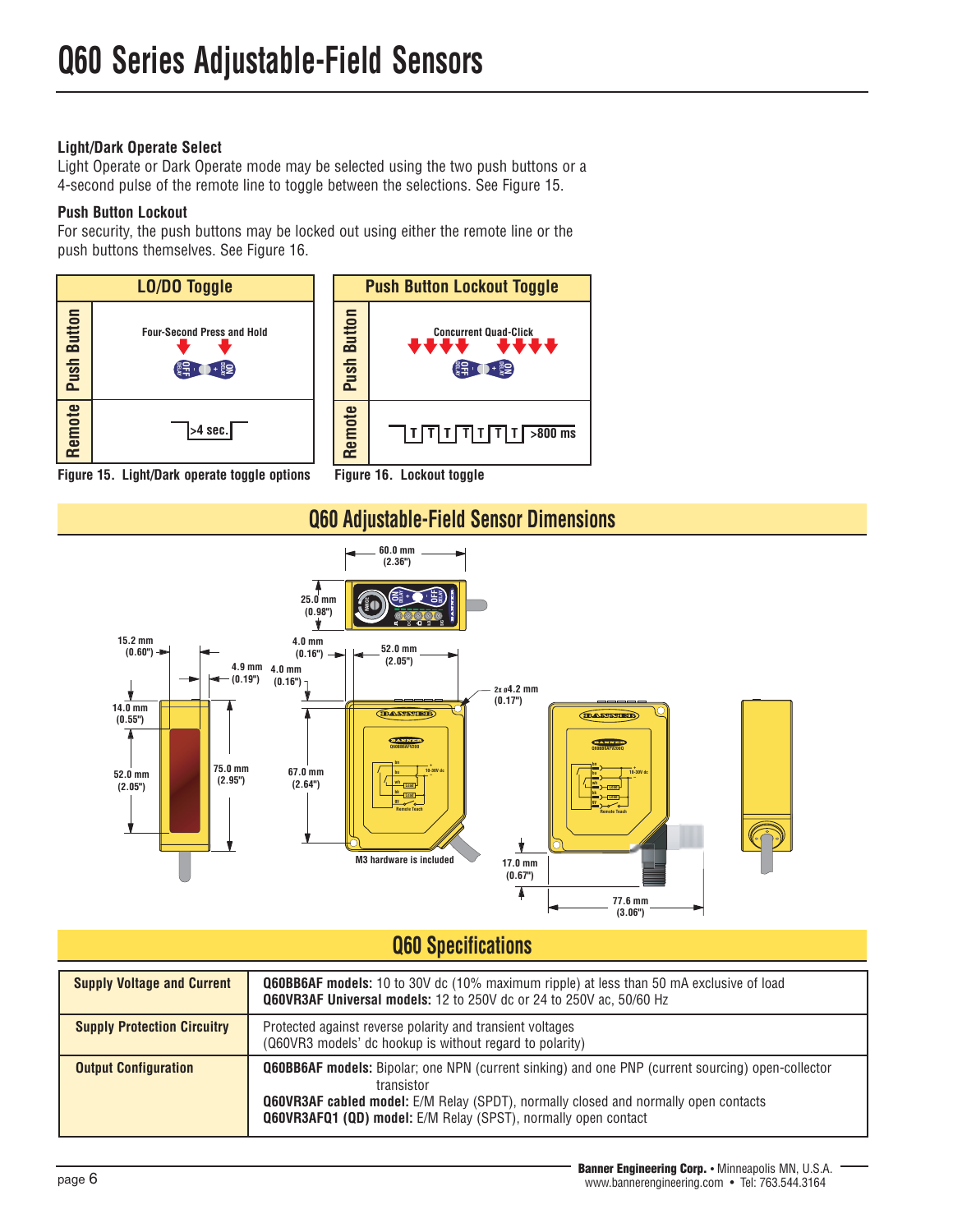## **Q60 Specifications, continued**

| <b>Output Rating</b>                                                                            | Q60BB6AF models<br>150 mA maximum each output @ 25° C<br>Off-state leakage current: < 5µA @ 30V dc<br>Output saturation NPN: < 200 mV @ 10 mA and < 1V @150mA<br>Output saturation PNP: < 1V at 10 mA; < 1.5V at 150 mA<br><b>Q60VR3AF Universal models</b><br>Min. voltage and current: 5V dc, 10 mA<br>Mechanical life of relay: 50,000,000 operations<br>Electrical life of relay at full resistive load: 100,000 operations<br>Max. switching power (resistive load): Cabled models: 1250VA, 150 W<br>QD models: 750VA, 90W<br>Max. switching voltage (resistive load): Cabled models: 250V ac, 125V dc QD models: 250V ac, 125V dc<br>Max. switching current (resistive load):<br><b>Cabled models:</b> $5 A @ 250V$ ac, $5 A @ 30V$ dc derated to 200 mA $@ 125V$ dc<br><b>QD models:</b> $3 A @ 250V$ ac, $3 A @ 30V$ dc derated to 200 mA $@ 125V$ dc                                                                                     |  |  |  |
|-------------------------------------------------------------------------------------------------|---------------------------------------------------------------------------------------------------------------------------------------------------------------------------------------------------------------------------------------------------------------------------------------------------------------------------------------------------------------------------------------------------------------------------------------------------------------------------------------------------------------------------------------------------------------------------------------------------------------------------------------------------------------------------------------------------------------------------------------------------------------------------------------------------------------------------------------------------------------------------------------------------------------------------------------------------|--|--|--|
| <b>Output Protection Circuitry</b>                                                              | <b>Q60BB6AF models:</b> Protected against continuous overload or short circuit of outputs<br>All models: Protected against false pulse on power-up                                                                                                                                                                                                                                                                                                                                                                                                                                                                                                                                                                                                                                                                                                                                                                                                |  |  |  |
| <b>Output Response Time</b>                                                                     | <b>Q60BB6AF models: 2 milliseconds ON and OFF</b><br>NOTE: 150 millisecond delay on power-up; outputs do not conduct during this time.<br>Q60VR3AF Universal models: 15 milliseconds ON and OFF<br>NOTE: 150 millisecond delay on power-up; relay is de-energized during this time.                                                                                                                                                                                                                                                                                                                                                                                                                                                                                                                                                                                                                                                               |  |  |  |
| <b>Repeatability</b>                                                                            | 500 microseconds                                                                                                                                                                                                                                                                                                                                                                                                                                                                                                                                                                                                                                                                                                                                                                                                                                                                                                                                  |  |  |  |
| <b>Sensing Hysteresis</b>                                                                       | See Figure 12.                                                                                                                                                                                                                                                                                                                                                                                                                                                                                                                                                                                                                                                                                                                                                                                                                                                                                                                                    |  |  |  |
| <b>Indicators</b><br><b>NOTE: Outputs are active</b><br>during on/off timing<br>selection mode. | <b>ON Delay</b><br>Steady Green: Run mode, ON delay is active<br>Flashing Green: ON Delay Selection mode is active<br>Steady Green: Run mode, OFF delay is active<br><b>OFF Delay</b><br>Flashing Green: OFF Delay Selection mode is active<br>5-Segment Light Bar*:<br>Indicates relative delay time during ON or OFF Delay Selection modes<br><b>Output</b><br><b>Steady Amber: Outputs are conducting</b><br>Steady Green: During ON/OFF Delay Selection modes<br><b>Dark Operate</b><br><b>Steady Green: Dark Operate is selected</b><br>Lockout<br>Steady Green: Buttons are locked out<br><b>Light Operate</b><br><b>Steady Green:</b> Light Operate is selected<br><b>Steady Green:</b> Sensor is receiving signal<br>Signal<br>Flashing Green: Marginal signal (1.0 to 2.25 excess gain)<br>*Output, Dark Operate, Lockout, Light Operate and Signal indicators function as 5-Segment Light Bar during<br>ON or OFF Delay Selection modes |  |  |  |
| <b>Adjustments</b>                                                                              | 2 momentary push buttons: ON Delay (+) and OFF Delay (-) (DC models also have remote program wire)<br>ON Delay select: 8 ms to 16 seconds<br>OFF Delay select: 8 ms to 16 seconds<br>LO/DO select<br>Push button lockout for security<br>Slotted, geared, 2-turn, cutoff range adjustment screw (mechanical stops on both ends of travel)                                                                                                                                                                                                                                                                                                                                                                                                                                                                                                                                                                                                         |  |  |  |
| <b>Construction</b>                                                                             | Housing: ABS polycarbonate blend Lens: Acrylic Cover: Clear ABS                                                                                                                                                                                                                                                                                                                                                                                                                                                                                                                                                                                                                                                                                                                                                                                                                                                                                   |  |  |  |
| <b>Environmental Rating</b>                                                                     | IEC IP67; NEMA 6                                                                                                                                                                                                                                                                                                                                                                                                                                                                                                                                                                                                                                                                                                                                                                                                                                                                                                                                  |  |  |  |
| <b>Connections</b>                                                                              | 2 m (6.5') or 9 m (30') attached cable, 5-pin Euro-style fitting, or 5-pin Mini-style 150 mm (6") QD pigtail,<br>depending on model. QD cables are ordered separately; see page 8.                                                                                                                                                                                                                                                                                                                                                                                                                                                                                                                                                                                                                                                                                                                                                                |  |  |  |
| <b>Operating Conditions</b>                                                                     | <b>Temperature:</b> -20 $^{\circ}$ to +55 $^{\circ}$ C (-7 $^{\circ}$ to +131 $^{\circ}$ F)<br>Maximum Relative Humidity: 90% at 50°C (non-condensing)                                                                                                                                                                                                                                                                                                                                                                                                                                                                                                                                                                                                                                                                                                                                                                                            |  |  |  |